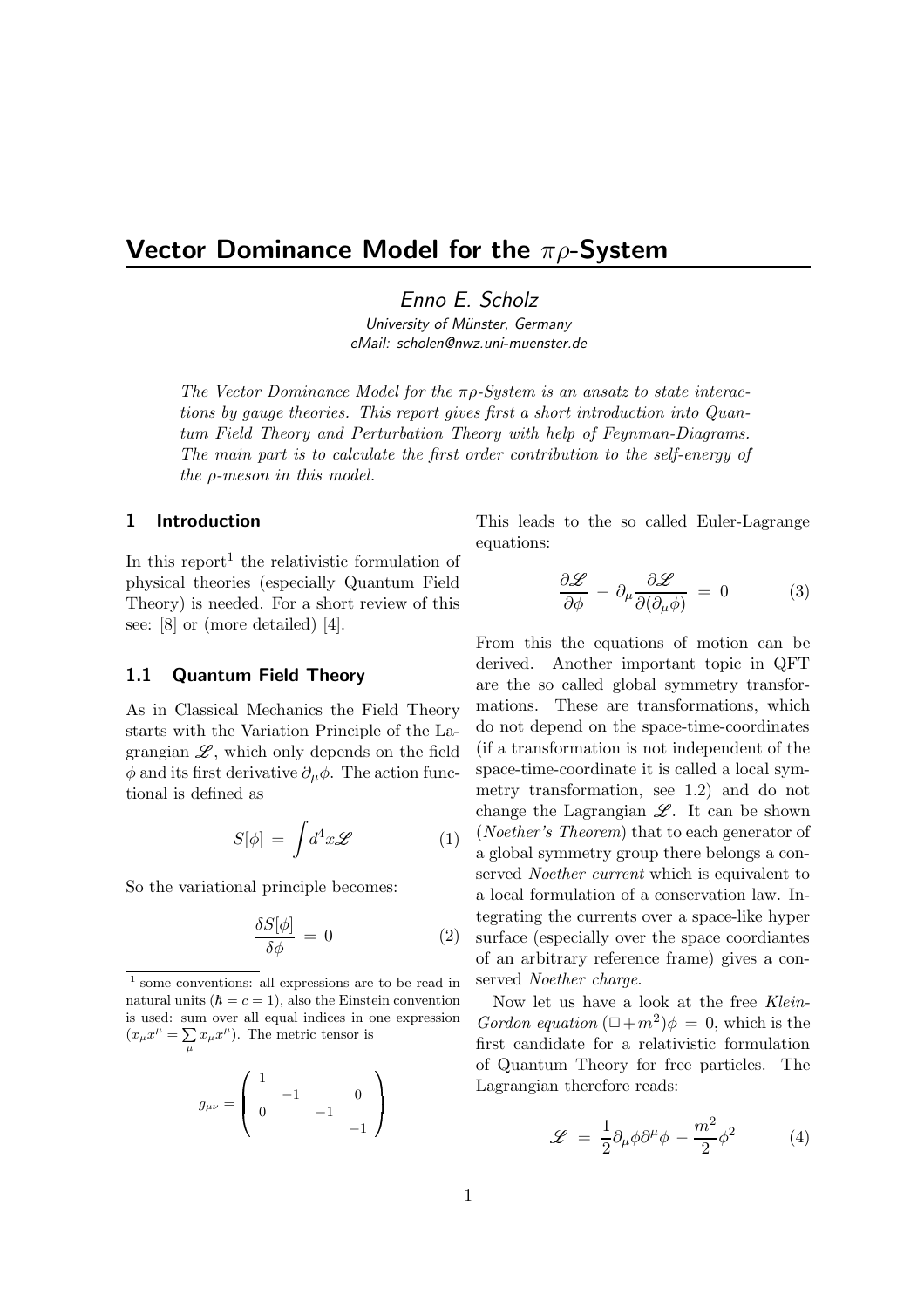By using the Hamiltonian theory by introducing canonical momentum densities  $\Pi = \frac{\partial \mathscr{L}}{\partial \phi}$ one finds the fundamental Poisson-brackets <sup>2</sup> :

$$
\{\phi(t, \vec{x}), \Pi(t, \vec{y})\} = \delta^3(\vec{x} - \vec{y}) \qquad (5)
$$

$$
\{\Pi(t,\vec{x}),\Pi(t,\vec{y})\} = 0 \tag{6}
$$

$$
\{\phi(t,\vec{x}),\phi(t,\vec{y})\} = 0 \tag{7}
$$

The next step is to change the fields into operators:  $\tilde{\Phi}$ ,  $\tilde{\Pi}$ ; with this eq. (5) becomes<sup>3</sup>:

$$
\tilde{\Phi}(t,\vec{x})\overrightarrow{\partial}\tilde{\Phi}(t,\vec{y}) = i\delta^3(\vec{x}-\vec{y}) \qquad (8)
$$

By using a Fourier decomposition and the so called Feynman-Stueckelberg interpretation, which interprets negative energy eigenvalues as positive eigenvalues of an antiparticle, the field can be written in the following way:

$$
\tilde{\Phi}(x) = \int \frac{d^3 \vec{p}}{\sqrt{2\omega(\vec{p})(2\pi)^3}} \left[ \tilde{a}(\vec{p})e^{-ipx} + \tilde{b}^\dagger(\vec{p})e^{ipx} \right](9)
$$
\n
$$
\text{with: } \omega(\vec{p}) = \sqrt{\vec{p}^2 + m^2}
$$
\n
$$
p_0 = \omega(\vec{p})
$$

By using the commutator relations, one can show that  $\tilde{a}$  and  $b$  are the annihilation operators for different particles and  $\tilde{a}^{\dagger}$ ,  $\tilde{b}^{\dagger}$  are the corresponding creation operators. So every operator can be built up from these creation and annihilation operators. In the further discussion it is useful to renormalize the expectation value of the vacuum state by introducing the so called *normal-ordering* product  $: \ldots :$ which means, that all annihalation operators are ordered to the right side and all creation operators to the  $left<sup>4</sup>$ .

#### 1.2 Gauge Theory

In the previous section  $(1.1)$  global symmetry transformations were mentioned. There also

$$
{}^{2}\{A,B\} = \int d^{3}\vec{x} \left[\frac{\partial A}{\partial \phi} \frac{\partial B}{\partial \Pi} - \frac{\partial A}{\partial \Pi} \frac{\partial B}{\partial \phi}\right]
$$
  

$$
{}^{3}\vec{f} \overrightarrow{\partial} g = f \partial_{t} g - (\partial_{t} f) g
$$
  

$$
{}^{4} e.g.:: \tilde{a} \tilde{a}^{\dagger} \tilde{b} \tilde{b} \tilde{a}^{\dagger} \tilde{b}^{\dagger} := \tilde{a}^{\dagger} \tilde{a}^{\dagger} \tilde{b}^{\dagger} \tilde{a} \tilde{b} \tilde{b}
$$



Fig. 1: Potential for the Higgs-Mechanism

exist local symmetry transformations, meaning that the behaviour of the transformation depends on the space-time coordinates, e.g.:

$$
A(x) \longrightarrow A'(x') = U(x)A(U(x)x)
$$

To leave the Lagrangian invariant under this kind of transformation, one has to use the so called *covariant derivative*  $D_{\mu}$  instead of  $\partial_{\mu}$ :

$$
\partial_{\mu} \longrightarrow D_{\mu} = \partial_{\mu} + i\lambda A_{\mu} \qquad (10)
$$

The new vector field  $A_\mu$  is an isometry and sometimes called a connection, it creates interaction terms in the Lagrangian, and  $\lambda$  is the coupling constant for that interaction. This is a very convenient way to introduce interactions in QFT (e.g. in Quantum Electrodynamics). For details see [11] and [3].

The so introduced gauge bosons in these local gauge theories are always massless. To get rid of this, one can use the so called Higgsmechanism, which deals with a spontaneous breaking of the symmetry of the ground state. The general idea is, that the ground state does not obey the symmetry of the Lagrangian (this also implies that the groundstate is degenerated). An example for this is the potential (see also fig. 1))

$$
V(\Phi) = -\frac{\mu^2}{2} \Phi^* \Phi + \frac{\lambda}{4} (\Phi^* \Phi)^2 \qquad (11)
$$

which is used to construct the  $\pi \rho$ -System (see [7]) discussed below (3).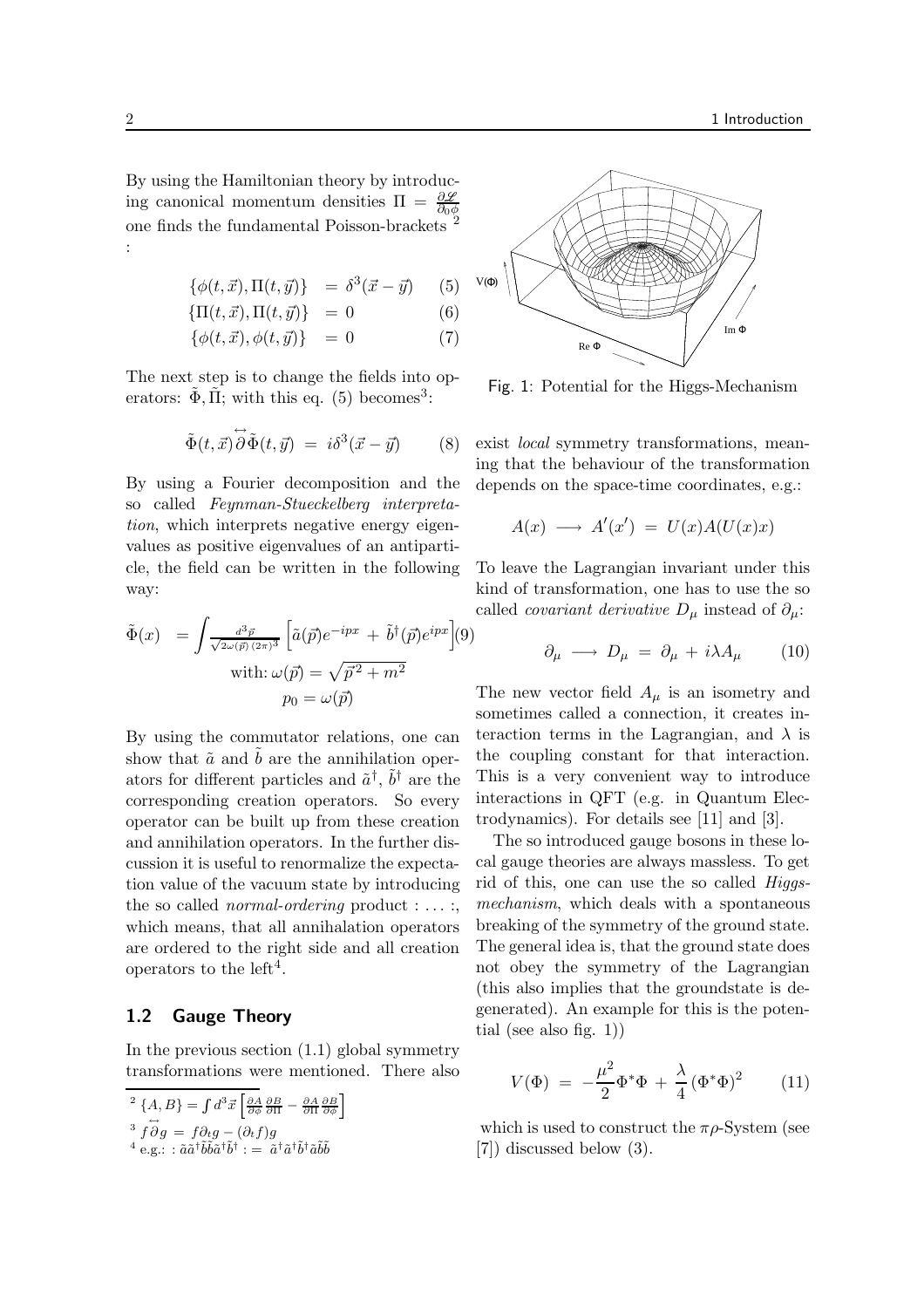# 2 Peturbation Theory and Feynman Diagrams

#### 2.1 Perturbation Theory

In perturbation theory one looks at a Lagrangian which can be interpreted as a free Lagrangian with a small interaction term, called the perturbation:

$$
\mathscr{L} = \mathscr{L}_0 + \mathscr{L}_{per} \tag{12}
$$

A good example for this is the  $\phi^4$ -Theory, where  $\mathscr{L}_{per} = -\frac{\lambda}{4!} \phi^4$ . In the following we will have a look at the Hamiltonian, which also can be splitted in a free one and a perturbation term

$$
\mathcal{H} = \mathcal{H}_0 + \tilde{V} \qquad (13)
$$
\n
$$
\mathcal{H}_0 = \int d^3 \vec{x} : \tilde{\Pi} \partial_0 \tilde{\Phi} - \mathcal{L}_0 : \qquad \text{erg}
$$
\n
$$
\tilde{V} = -\int d^3 \vec{x} : \mathcal{L}_{per} : \qquad \text{Gr}
$$
\n
$$
\text{gat}
$$

The most interesting quantity addressed in perturbation theory is the S-matrix (scattering-matrix)  $\tilde{S}_{fi}$  which is the transition matrix between an initial state  $i$  and a final state  $f$ . These initial and final states are supposed to be asymptotically free states, i.e. eigenstates for  $t \to \pm \infty$  respectively, of  $\mathscr{H}_0$ . [8]) that As in ordinary quantum mechanics the time evolution reads:<sup>5</sup>

$$
|i,t\rangle = T_c \exp\left[-i \int\limits_{t_0}^t d\tau \tilde{V}(\tau)\right] |i,t_0\rangle \quad (14)
$$

So  $\tilde{S}$  becomes:

$$
\tilde{S} = T_c \exp\left[-i \int\limits_{-\infty}^{\infty} d\tau \tilde{V}(\tau)\right]
$$
 (15)

This term can be expanded in a power series, e.g. in  $\phi^4$ -theory:

$$
\tilde{S} = 1 + \sum_{n=1}^{\infty} \frac{1}{n!} \left( -\frac{i\lambda}{4!} \right)^n
$$
  

$$
T_c \int d^4 x_1 \dots d^4 x_n : \phi^4(x_1) : \dots : \phi^4(x_n) :
$$
  
(16)

By using the creation and annihilation operators (see 1.1) to express the initial and final states the matrix element  $S_{fi}$  can be written as the following:

$$
S_{fi} = \langle 0| \prod_{j=1}^{n_f} \tilde{a}(\vec{q}_j) \tilde{S} \prod_{k=1}^{n_i} \tilde{a}^\dagger(\vec{p}_k) |0\rangle \qquad (17)
$$

 $\vec{x}$ :  $\tilde{\Pi} \partial_0 \tilde{\Phi} - \mathcal{L}_0$ : erators. The first is the so called LSZ Re-Now there are some useful formulas about time-ordered products of normal ordered opduction Formula<sup>6</sup>, with help of the n-point Greens-function, which can be seen as propagator which connects the n space-time points,

$$
iG^{(n)}(x_1,\ldots,x_n) = \langle 0|T_c\tilde{\Phi}(x_1)\ldots\tilde{\Phi}(x_n)|0\rangle
$$
\n(18)

and the assumption that in the remote past and future the fields are asymptotically free, it can be found after some calculations (see [8]) that

$$
S_{fi} = \text{disc.} + \left(\frac{i}{\sqrt{Z}}\right)^{n+l} \int \prod_{a=1}^{k} \varphi_{\vec{q}_a}(y_a) \prod_{b=1}^{l} \varphi_{\vec{q}_b}(y_b)
$$

$$
\prod_{c=1}^{k} (\Box y_k + m^2) \prod_{d=1}^{l} (\Box y_l + m^2) i G^{(k+l)}(y_1, \dots, y_k, x_1, \dots, x_l)
$$
(19)

where  $\varphi$  means a free state solution of the Hamiltonian, Z is a constant for normalization and disc. means disconnected parts, that is the situation if one or more particles are not scattered (because of this is not interesting, it is not written out here).

The next useful formula is the so called Dyson-Wick Series, which tells one how to

 $5$  The operator  $T_c$  means the time-ordering operator, for this only is meant to be a short introduction for details look at [12]

<sup>6</sup> derived by Lehmann, Symanzik and Zimmermann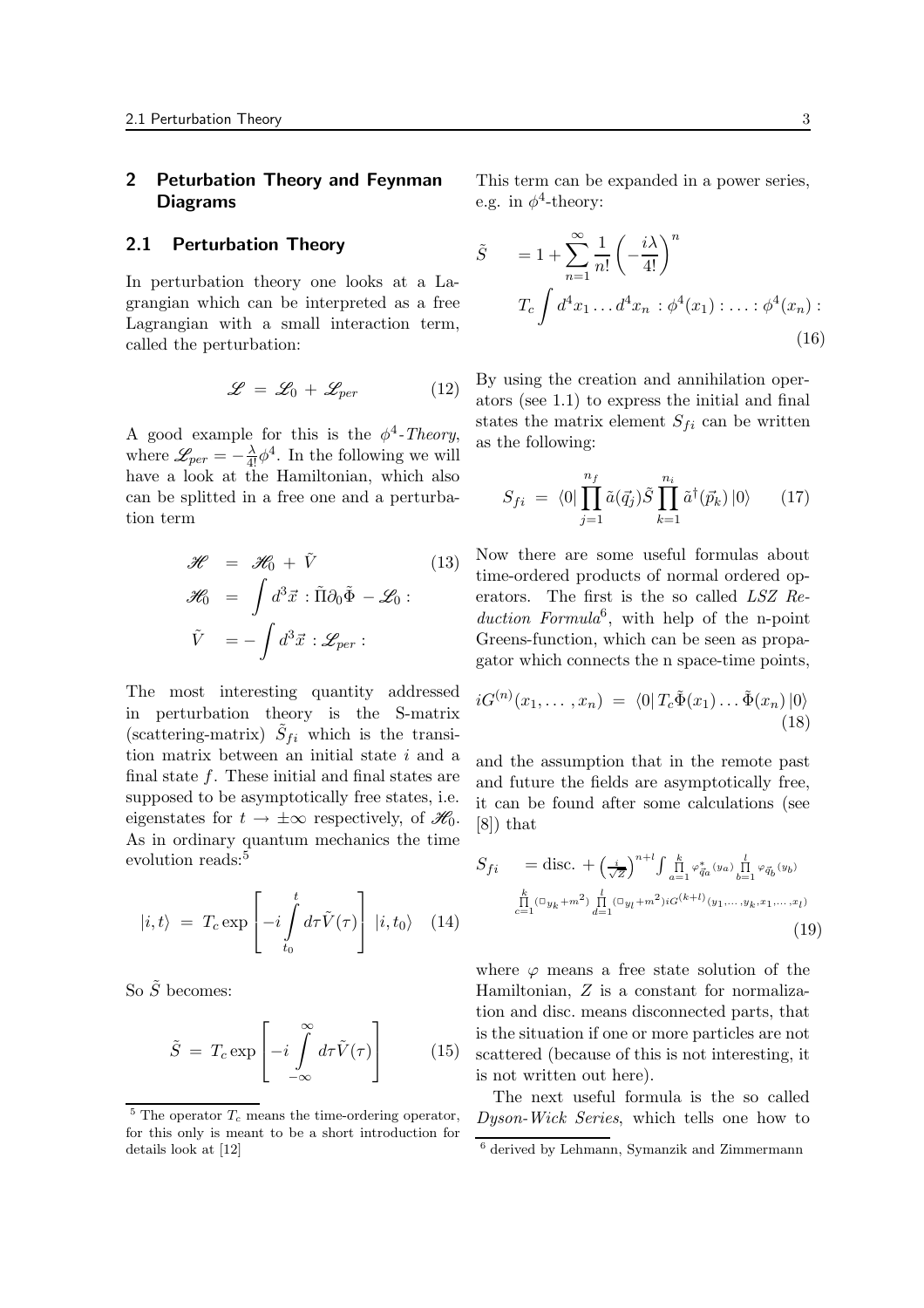change from the Heisenberg picture (time independent wave functions, operators time dependent) to the interaction picture (for details see [12] or [6]):

$$
\langle 0|\tilde{S}|0\rangle iG^{(n)}(x_1,\ldots,x_n) =
$$
  
= 
$$
\langle 0|T_c\tilde{\phi}(x_1)\ldots\tilde{\phi}(x_n) \exp\left[-i\int d\tau \tilde{V}(\tau)\right]
$$

The last theorem we need for the following discussion is Wick's Theorem, which allows us to calculate the time ordered product operators. For this a field operator will be split into a creation and an annihilation part:  $\dot{\phi} = \dot{\phi}_+ + \dot{\phi}_-$ . Furthermore we introduce the contraction of two operators (signed by a star right to them) by

$$
T_c \tilde{U}\tilde{V} = : \tilde{U}\tilde{V} : + \tilde{U} \star \tilde{V} \star \qquad (21)
$$

It can be calculated that<sup>7</sup>

$$
\tilde{U} \star \tilde{V} \star = \theta(t_1 - t_2) \left[ \tilde{\phi}_+(x_1) \tilde{\phi}_-(x_2) \right]
$$

$$
+ \theta(t_2 - t_1) \left[ \tilde{\phi}_+(x_2) \tilde{\phi}_-(x_1) \right]
$$

$$
= i \Delta_F(x_1 - x_2) \tag{22}
$$

This term is called the Feynman-propagator and can be calculated by using the Fourier transformation. It can be proved by complete induction that

$$
T_c \tilde{A} \dots \tilde{Z} = \begin{array}{c} : \tilde{A} \dots \tilde{Z} : + : & \xrightarrow{\text{sum over all}} \\ \text{possible contractions}^8 \end{array} :
$$

#### 2.2 Feynman Diagrams

Now one only has to apply eq. (16) to eq. (20):

$$
iG^{(n)}(x_1, \dots, x_n) \langle 0 | \tilde{S} | 0 \rangle =
$$
  
=\langle 0 | T\_c \tilde{\Phi}(x\_1) ... \tilde{\Phi}(x\_n) \sum\_{k=0}^{\infty} \frac{1}{k!} \left( -\frac{i\lambda}{4!} \right)^k  

$$
\int d^4 y_1 ... d^4 y_k \cdot \tilde{\Phi}^4(y_1) ... \cdot \tilde{\Phi}^4(y_k) : | 0 \rangle
$$
 (24)

<sup>7</sup> here  $\theta(x)$  is the step-function: $\theta(x) = \begin{cases} 0 & x < 0 \\ 1 & x > 0 \end{cases}$ 



 $|\phi|$ oint, b) inner point (4-vertex) Fig. 2: Feynman-graphs in  $\phi^4$ -theory: a) outer

(20)

The next step is to apply *Wick's Theorem* (eq. (23)) and to keep in mind that the expectation values with respect to the vacuum state of not fully contracted operators always vanish. Now to find all contractions the Feynman diagrams are introduced: one draws a point with one leg for every outer space-time point (such as  $\Phi(x_1)$ ) and a 4-vertex for every inner point (the number of inner points determines the order of the contribution in terms  $\lambda^k$ ). With further calculations it can be shown, that only such diagrams contribute to the result, which do not contain any disconnected parts<sup>9</sup>. With help of the so called Feynman-rules one can read off the expression from these diagrams. For example here are the Feynman-rules for  $\phi^4$ -theory in momentum-representation:

- for each vertex write a factor  $-\frac{i\lambda}{4!}$
- each propagator line carries an internal or external momentum  $p_j$  and represents a factor  $iD_F(p_j) = \frac{i}{n^2-m}$  $p^2-m^2+i\epsilon$
- (23) the total external momentum has to be conserved, also at every vertex momentum conservation has to be fulfilled.
	- multiply with a symmetry factor  $10$
	- integrate over all internal momenta not fixed due to momentum conservation:  $\int \frac{d^4k}{(2\pi)}$  $(2\pi)^4$

Now there is a problem in calculating these integrals: In almost all cases if they contain so

 $8 \text{ e.g.: } T_c \tilde{A} \tilde{B} \tilde{C} = : \tilde{A} \tilde{B} \tilde{C} : + : \tilde{A} \tilde{B} \tilde{C} : + : \tilde{A} \tilde{B} \tilde{C} * : + : \tilde{A} \tilde{B} \tilde{C} * : + : \tilde{A} \tilde{B} \tilde{C} * :$ 

<sup>9</sup> that means parts which have no connection to an outer point

<sup>10</sup> this factor takes care of various permutations of contractions for one diagram giving the same result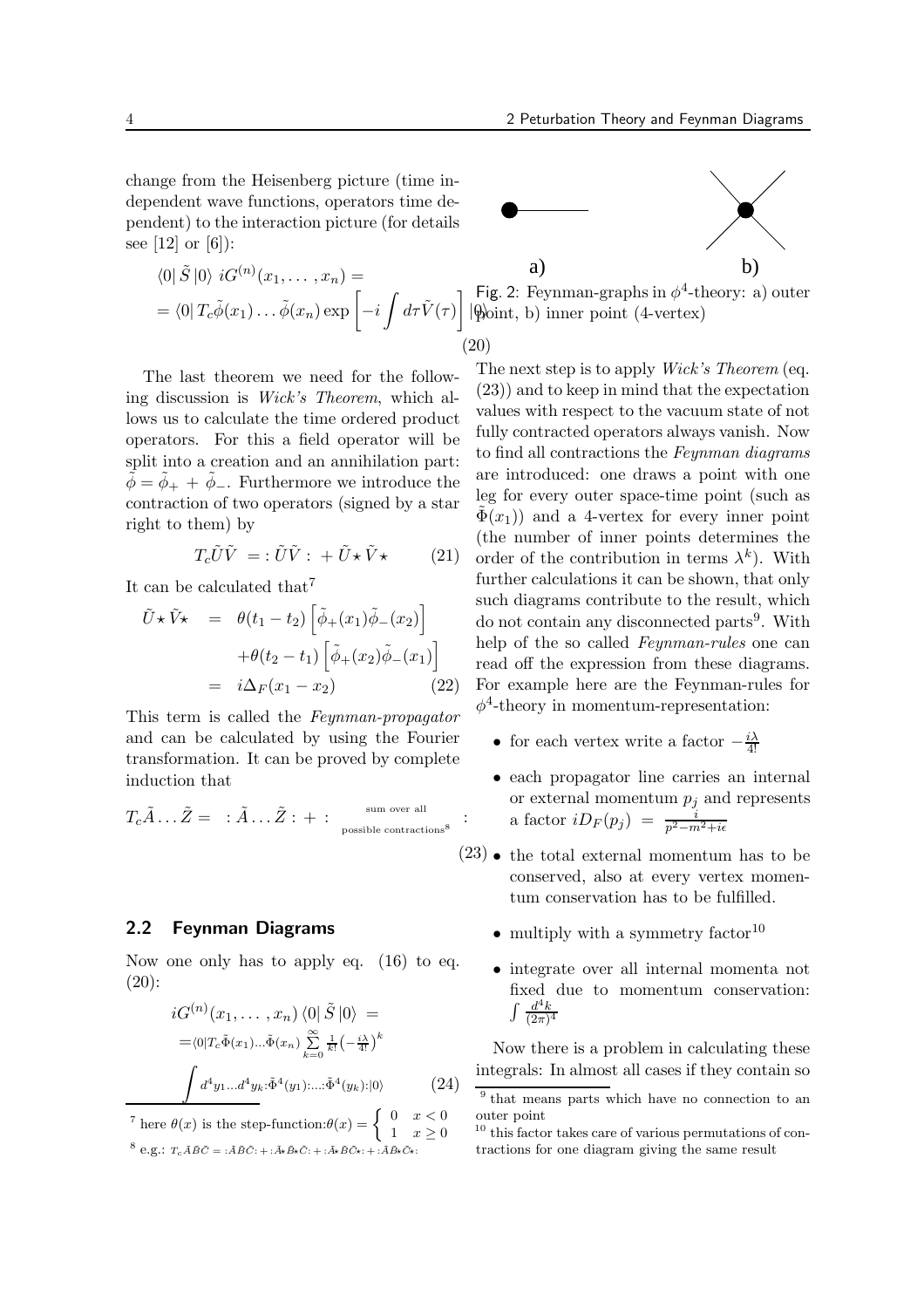called "loops" (see fig. 3): they are divergent! To handle this problem one can assume that the parameters entering in the Lagrangian are so called bare parameters which cannot be observed. The observed *physical* parameters are different from them. So one has to add so called counter-terms to the Lagrangian, which are of the same form as the given ones, to make the integrals non-divergent. This is called renormalization. At first this may look a little bit arbitrary, but think of the normalization constants in quantum theory: one always renormalizes the expectation value for the whole volume to 1! The main idea is the existence of the bare parameters and that these cannot be measured, because there are always interactions between particles. So one can never observe a free particle with the bare parameter, just interacting particles can be observed and they show the physical parameter.

First one has to give the integrals a proper meaning of all which is called regularization. One way to do this is to use dimensional regularization<sup>11</sup> (see [8]). Here one introduces the dimension of space-time as a parameter  $2\omega$ , calculates the integrals which are divergent for  $2\omega \longrightarrow 4$  and then handles them as analytic functions in the complex  $\omega$ -plane and expands them around the pole  $2\omega = 4$ . This will not be shown in detail in this short report, only the final results will be discussed. The reason for choosing this renormalization technique is the fact, that symmetries and most importantly gauge invariance are preserved by applying dimensional regularization. Another reason is practical convenience. But the first is much more important, because the interactions are stated by symmetries.

#### 3 Self-Energies

In the following a model of the  $\pi \rho$ -system is treated as discussed in [7]. By using dimensional regularization, the one-loop contribution (see fig. 3) to the mass parameter is calculated for the  $\pi \rho$ -System.

# 3.1 Calculation of the first order contributions

For calculating the first order contributions (see fig. 3) to the self energies of the  $\rho$ meson the following propagators and vertices are needed (see fig. 4):

$$
\pi\text{-propagator } iG_{\pi}(l) = \frac{i}{l^2 - m_{\pi}^2 + i\epsilon}
$$
\n
$$
\rho\pi\pi\text{-vertex}^{12} i\Gamma_{\rho\pi\pi}(p, q) = -ig(p_{\mu} + q_{\mu})
$$
\n
$$
\rho\rho\pi\pi\text{-vertex } i\Gamma_{\rho\rho\pi\pi} = ig^{2}g^{\mu\nu}
$$

Using this one can calculate the following expressions with help of the dimensional regularization technique.

one-loop 
$$
= \int \frac{d^{2\omega}l}{(2\pi)^{2\omega}} (i\Gamma_{\rho\pi\pi}(l, l+p))^2
$$

$$
iG_{\pi}(l) iG_{\pi}(l+p)
$$
(25)

tad-pole = 
$$
2 \int \frac{d^{2\omega}l}{(2\pi)^{2\omega}} i \Gamma_{\rho\rho\pi\pi} i G_{\pi}(l)(26)
$$

Doing all the calculations one gets the final result (sum of eq. $(25)$  and eq. $(26)$ ):

$$
-i\Pi(s)\left(\frac{p_\mu p_\nu}{s} - g_{\mu\nu}\right) \tag{27}
$$

with:  $s = p^2$  and

$$
\Pi(s) = g^2 \frac{m_\pi^2}{6\pi^2} + C_w s
$$
  
+  $g^2 \frac{s - 4m_\pi^2}{24\pi^2} \sqrt{\left|1 - \frac{4m_\pi^2}{s}\right|} \times$   
 $\times \begin{cases} \arcoth\left(\sqrt{1 - \frac{4m_\pi^2}{s}}\right) & s < 0 \\ \arccot\left(\sqrt{\frac{4m_\pi^2}{s} - 1}\right) & 0 \le s \le 4m_\pi^2 (28) \\ \arctanh\left(\sqrt{1 - \frac{4m_\pi^2}{s}}\right) & s > 4m_\pi^2 \end{cases}$ 

 $\frac{11}{11}$  first it is convenient to apply so called Wick's rotation to change to an Euclidean field theory (see [8])

 $\frac{12}{12}$  from now on the coupling constant is called g (do not mix this with the metric tensor  $g^{\mu\nu}$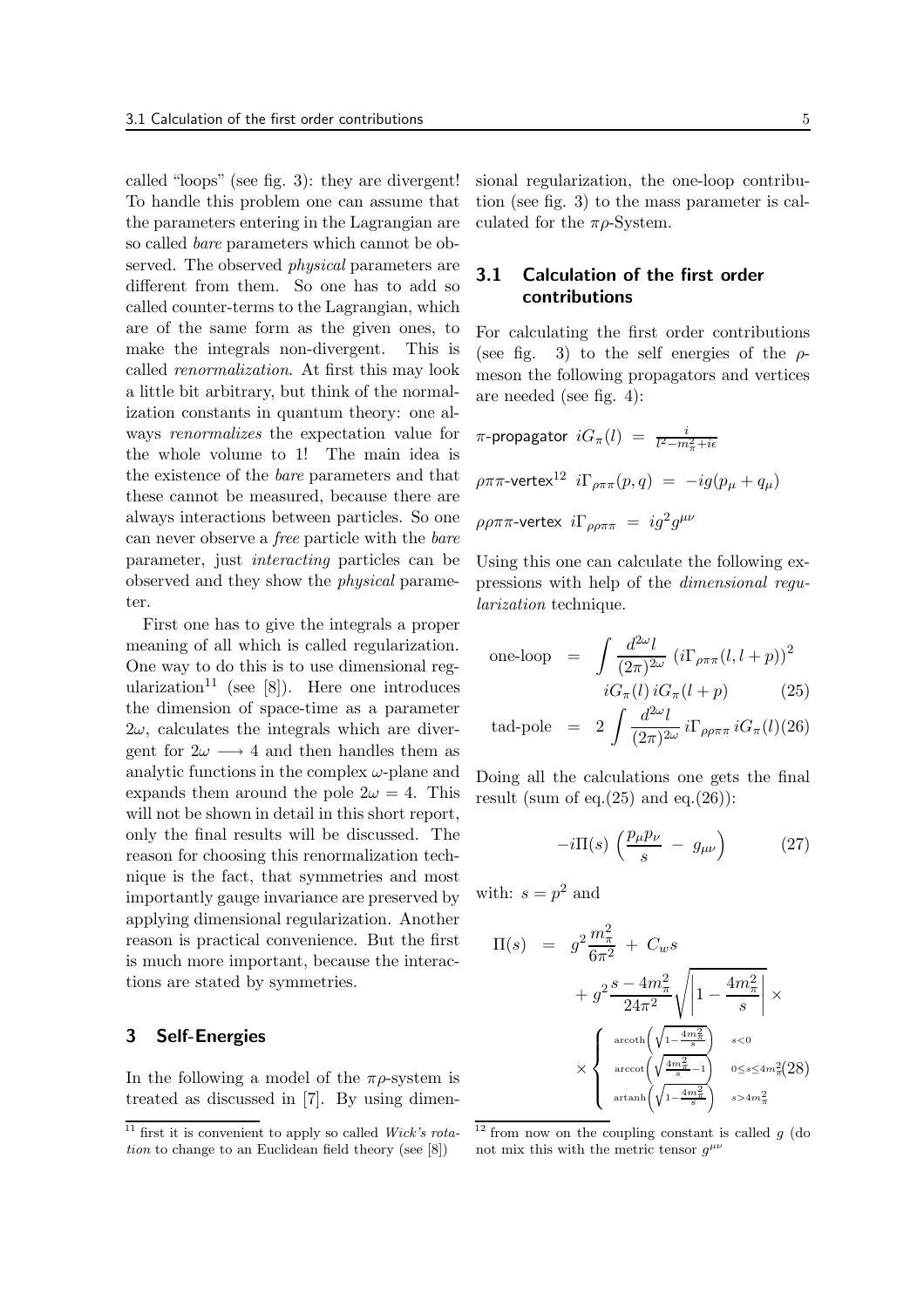

Fig. 3: One-loop contributions to the  $\rho$ selfenergy (one-loop, tad-pole)



Fig. 4: Diagrams needed for the calculation (π-propagator,  $\rho \pi \pi$ -vertex,  $\rho \rho \pi \pi$ -vertex)

The infinite part is contained in  $C_w$  which  $\rm{reads}^{13}$ 

$$
C_w = g^2 \frac{s}{\pi^2} \left( -\frac{1}{18} + \frac{1}{48} \gamma - \frac{1}{48} \ln \frac{m_\pi^2}{\mu^2} - \frac{1}{48\epsilon} \right)
$$
\n(29)

In eq. (28) it has already been taken into account by an analytic expansion, that there exists a pole in the complex s-plane at  $s = 4m_{\pi}^2$ . That is just the energy needed to produce the two  $\pi$ -mesons.

Now to get rid of the infinity one has to add this as a counter term to the Lagrangian and therefore gets the renormalized mass of the  $\rho$ -meson

$$
m_{\rho, \text{ren}}^2 = m_{\rho}^2 + \Pi(s) \tag{30}
$$

#### 3.2 Experimental Data

To compare the (first order) corrections to the mass parameter derived by the renormalization ansatz, it is usefull to look at scattering processes of pions, like the elastic scattering  $\pi^+$  +  $\pi^ \rightarrow \pi^+$  +  $\pi^-$ , with the





Fig. 5: Electron Form Factor (ratio of these two diagrams)



first order contribution of the intermediate  $\rho$ vectormeson. Herefore one has to look at the transfer matrix<sup>14</sup> for this process. The isospin in this process is fixed to  $J = 1$  (charged particles) and it its convenient to look at the channel with angular momentum fixed to  $l = 1$  because in this energy range the  $\rho$ mesons are dominant (otherwise one has to take into account the mixing of the state with  $\omega$ -mesons). The complete evaluation of the scattering phase can be looked up in [7]. In figure 6 the data $15$  are plotted and compared to the theoretical evaluation.

Another attempt to test the theoretical values is the examination of the electromagnetic form factor of the pion, which is defined by the ratio between the real  $\rho\gamma$ -Vertex, where a ρ-meson occurs and a vertex in which the interaction is direct. (see fig. 5). An experimental test could be made by examining the  $\pi^+$  +  $\pi^ \rightarrow$   $e^+$  +  $e^-$  scattering process. The data<sup>16</sup> and the fitted values are shown in fig. 7.

 $\frac{14}{14}$  in principle the same as a scattering matrix, but one uses "transfer" because in the end you stay with the same particles

<sup>&</sup>lt;sup>15</sup> measured by C.D. Frogatt, J.L. Petersen see [5]

 $^{16}$  measured by S. Amendolia et al., see [1] and L.M. Barkov et al., see [2]